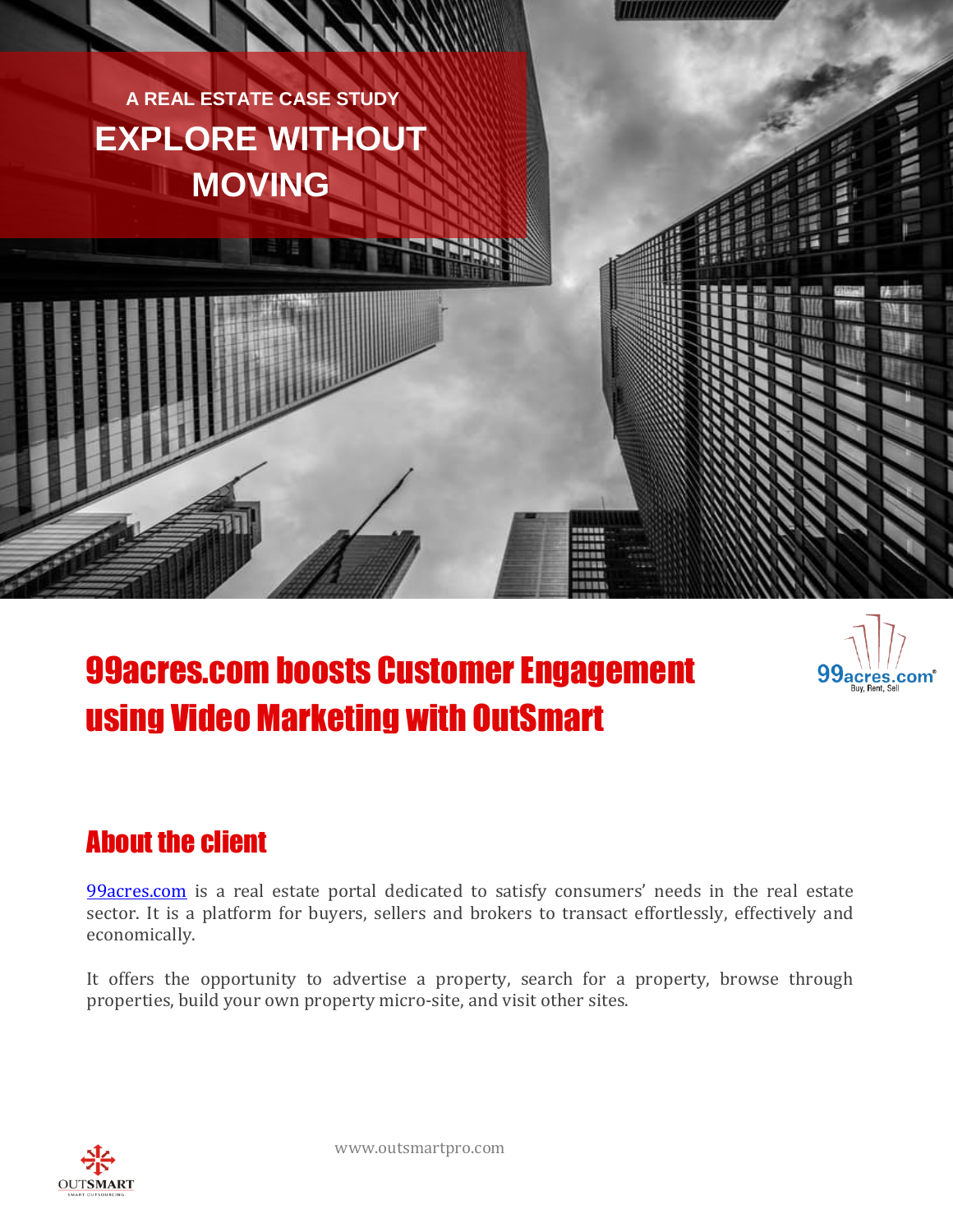#### **Challenges**

Earlier **99acres.com** had text listings, which was restricted in user experience of the property view. A lot of brokers lost potential customers due to the inconvenience of taking individual customers to the property over and over again.

99acres.com needed a cost-effective and user-friendly system, in order to allow customers to 'view' property rather than to 'read' about them. Hiring an in-house workforce in order to systematically film and capture these real-estate properties across the city was an expensive way to build competencies in-house.

The client, being a pioneer in the marketplace came up with the video solution much ahead of their competitors, by offering videos in their portal.

## How did OutSmart help?

By opting to outsource their video creation, they enjoyed the benefits of our full team who dealt with various aspects of the video process, ranging from scheduling, shooting, quality, content, studio processing and editing.

OutSmart helped 99acres.com display their real estate property in an efficient way, beneficial to brokers, tenants and property owners.

- The entire process of buying, selling or renting property became simplified.
- People could, at a click, explore online new flats, apartment complexes, localities and amenities provided.
- Important and relevant facts-distance of the property from hospitals, schools, hotels, police stations, bus stops- that would otherwise have been unavailable without visiting the property itself, were documented and presented to potential customers.
- Both buyers and sellers benefited from our efforts as they could make decisions based on reallife videos and the information provided.
- More than 750 videos were created by OutSmart that made a tremendous positive difference to 99acres.com and its users.
- It saved a lot of time and effort for customers involved, who could then invest their time and energy to visit properties they knew were worth looking at.